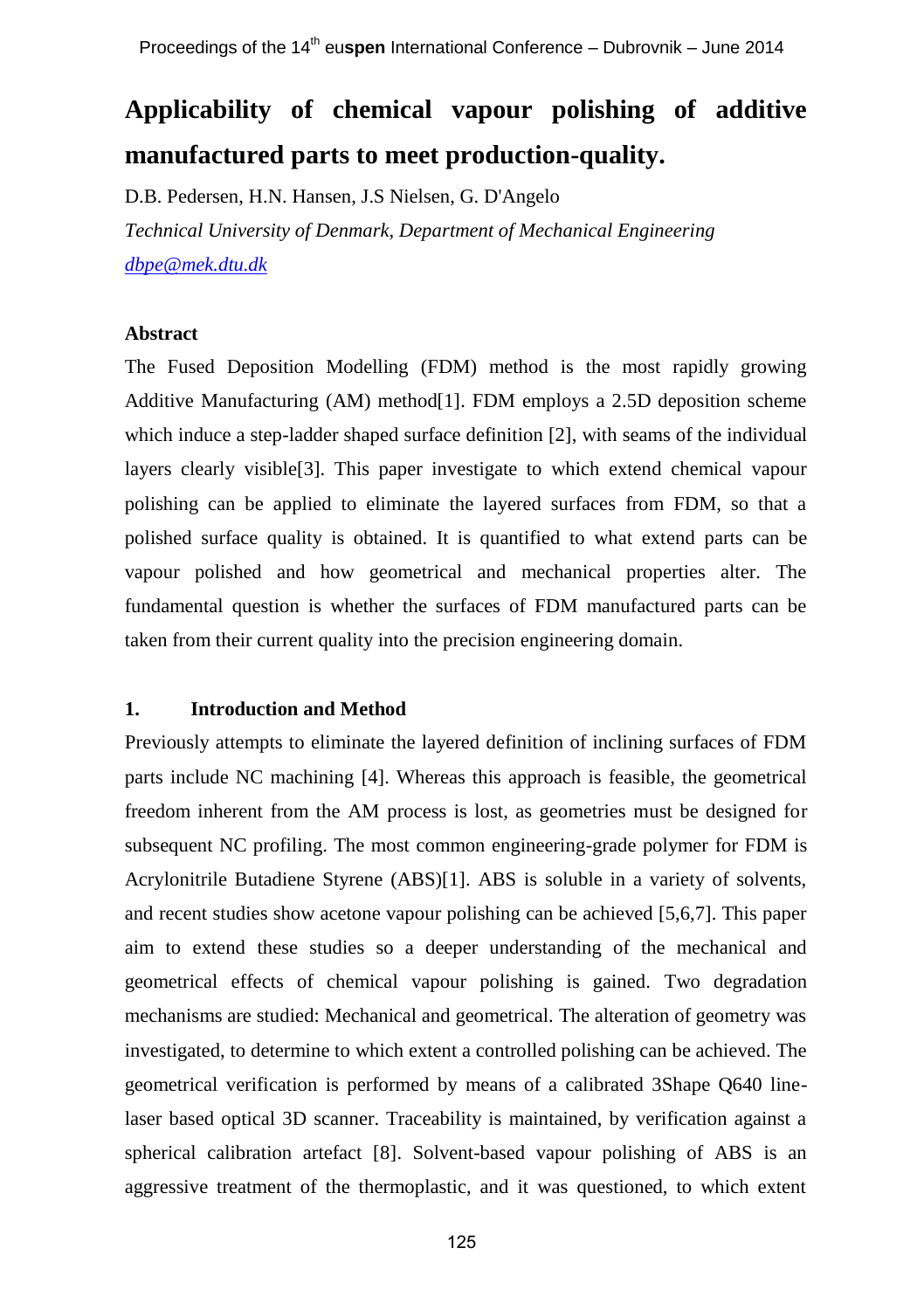mechanical properties alter and possibly deteriorate. This is investigated by tensile testing of polished and unpolished parts, parallel to and as a normal to the direction of the manufactured layers. A cross-sectional dissection of the specimens is performed to investigate if the mechanical alteration can be accounted for.



Figure 1: Left: Geometry #1, vapour treated Right: Geometry #1, untreated

# **2. Specimens and Preparation**

Two test geometries was made in ABS by FDM from 250µm layers. Test geometry #1, seen on fig. 1, is a gauge-block measuring  $20x20x20$ mm, with features designed to be eroded during vapour treatment. 11 specimens was measured prior to, and following the vapour polishing process. The process consisted of by a thermally induced, saturated acetone vapour cloud in a specimen chamber. Each specimen was treated individually. The polishing procedure was terminate, when by inspection, no layered structure is visible on the surface of the specimen. Test specimen #2 is designed following the ISO 527-1 *Test Method for Determining Tensile Properties of Plastics*. Two groups of 22 specimens were produced from which 11 were treated. One group was manufactured with layers parallel to the load direction. The second group with layers normal to the load direction. The termination criterion for the treatment was the same as for the previous specimens. Specimens rested 60 days prior to tensile testing, based upon knowledge from solvent-based welding of ABS using acetone, where it is suggested that specimens are cured for 60 days. [9]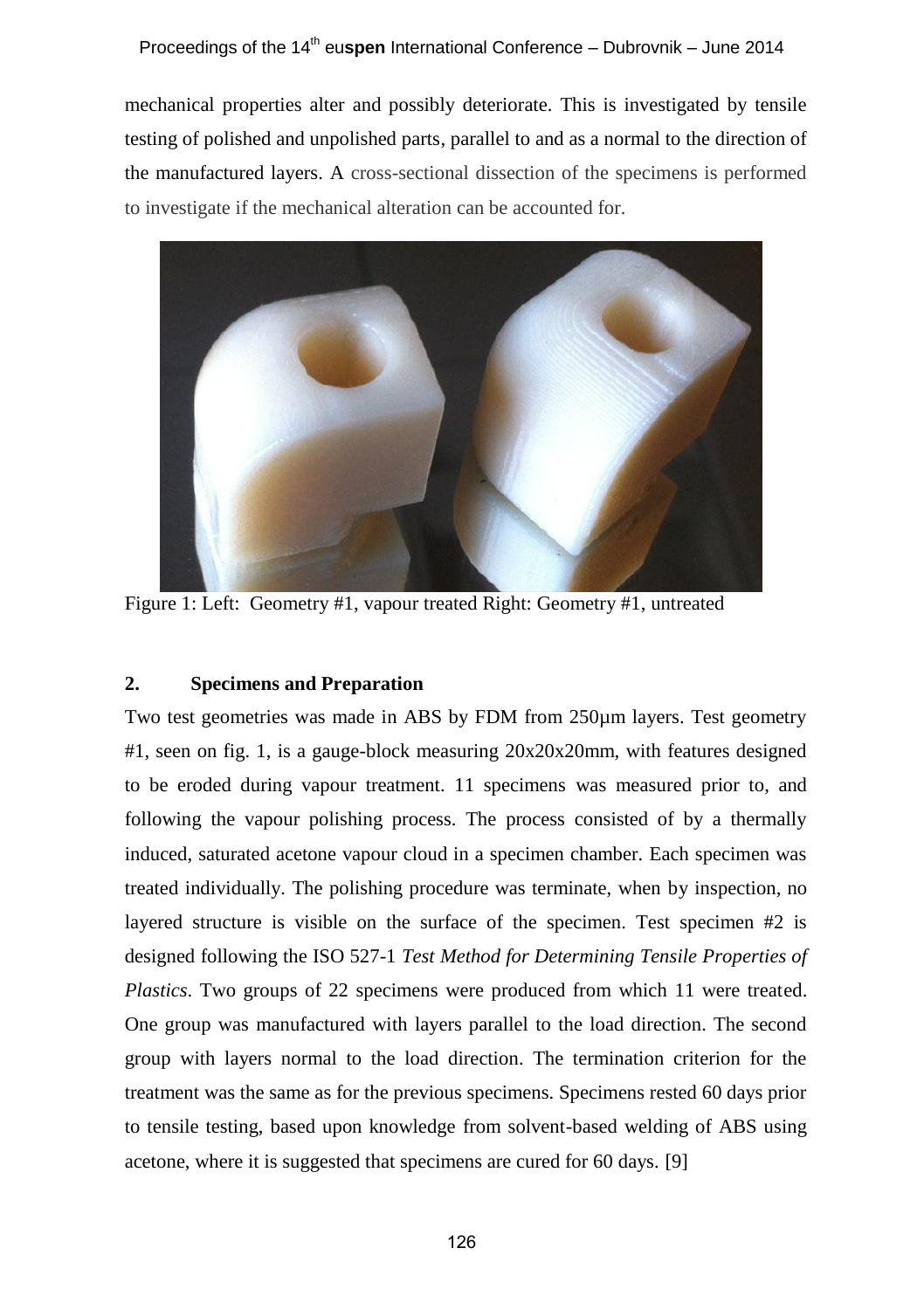# **3. Results**

Geometrical alterations was predictable with sharp corners rounded from to the vapour polishing procedure to a magnitude that is comparable to the layered surface structure of the untreated specimen of 250µm. Thus, the radii of corners following vapour polishing was in the order of 150-300 µm. It was found that the treated parts would swell ≈1% from the treatment procedure, deteriorating geometrical tolerances.



Figure 2: Normalized & averaged stress-strain, virgin and vapour treated specimens

It was found that chemical polishing slightly increases the mechanical strength of the specimens, as seen on fig. 2. There is a general increase in overall strength of the parts. This is accounted for as a mechanism in which vapour reaches the very core of



Figure 3: Cross-sectional dissection Left: vapour treated Right: untreated

The geometry, further fusing together each individual strand of ABS from which the part has been woven. Fig. 3 shows how dissolved and re-deposited ABS form in the